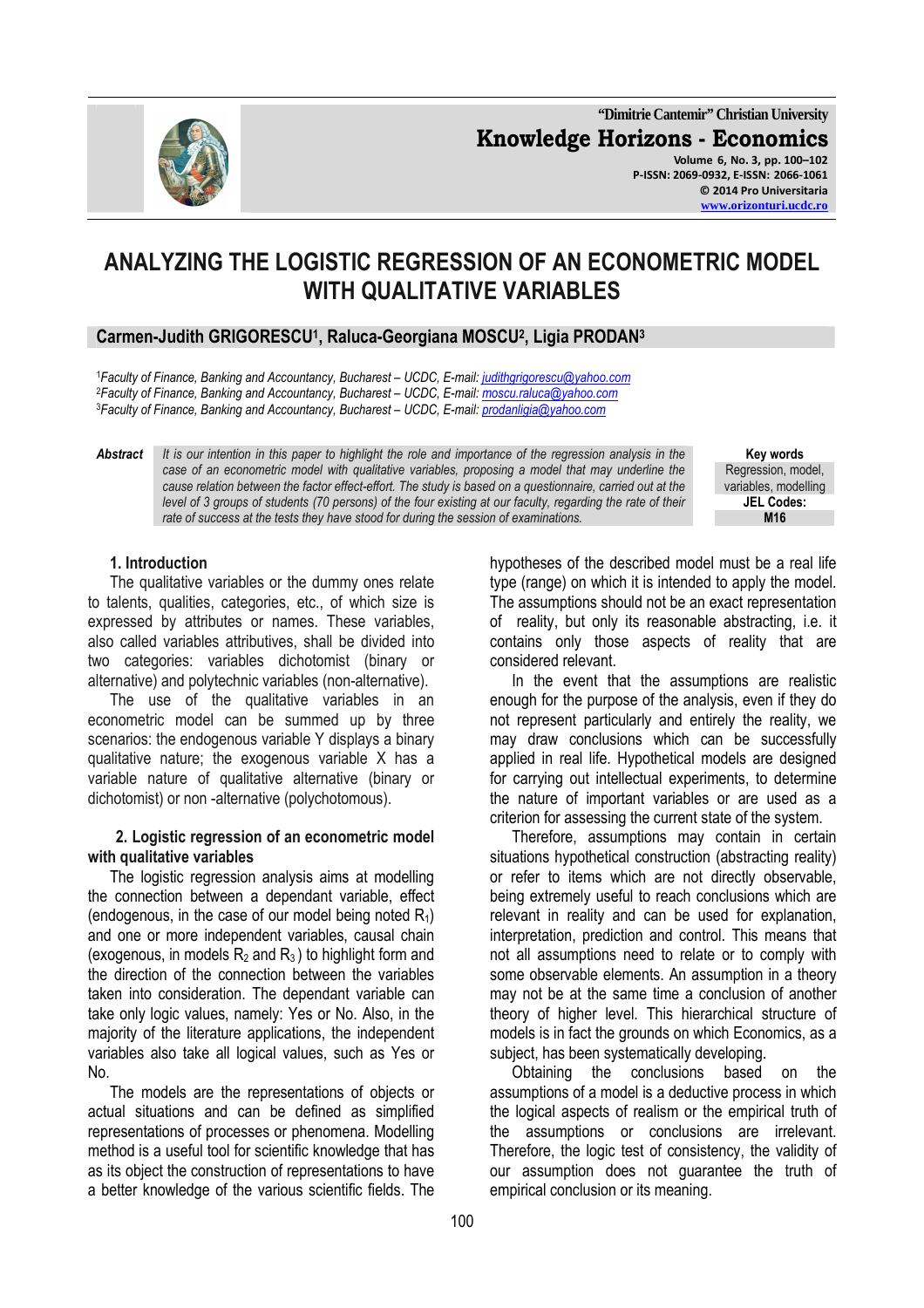The model approached in this paper is a Multy-Input-Single-Output (MISO). In such a context, the model variables are:

 $R_1$  = "Have you passed the examinations this session ?", exogenous variable and it takes the value 1, affirmatively, or 0, contrarily;

 $R_2$  = .Have you attended at least half of lectures and seminars?", first exogenous variable and it takes the value 1, affirmatively, or 0, contrarily.;

 $R_3$  = "Have you had didactic supporting material taught during lectures or seminars?", the second

$$
\ln\left(\frac{p}{1-p}\right) = \beta_0 + \beta_1 x_1 + \beta_2 x_2 + \dots + \beta_k x_k,
$$

where: p is  $P(y = 1 / x_1, x_2, \ldots, x_k)$ .

The equivalent exponential form can immediately be obtained.

The interpretation of  $\beta_i$  coefficients, is obvious: the increase of the quantity logit (logarithm of OR –odds

exogenous variable and it takes the value 1, affirmatively, or 0, contrarily;

 $R_4$  = "Have you acquired any didactic material for self-study?", third exogenous variable and it takes the value1, affirmatively, or 0, contrarily;

 $R<sub>5</sub>$  ="Have you spent time to study?", the fourth exogenous variable and it takes 1, affirmatively, or 0 contrary;

As for more independent variables, the general model is:

report, chances ratio) when  $x_i$  increases by a unit (the other x variables staying constant). OR represents the ratio between the successful probability and the unsuccessful probability, thus: OR = *p p* 1 −

*k*

For a complex interpretation, we may write the model as follows:

$$
P(y = 1 / x_1, x_2, \dots, x_k) = \frac{\exp\left(\beta_0 + \beta_1 x_1 + \beta_2 x_2 + \dots \beta_k x_k\right)}{1 + \exp\left(\beta_0 + \beta_1 x_1 + \beta_2 x_2 + \dots \beta_k x_k\right)}
$$

 $\frac{1}{1 - P\left(y = 1/x_1 = x_2 = ... = x_k = 0\right)} = \frac{1}{P\left(y = 0/x_1 = x_2 = ... = x_k = 0\right)}$  $\frac{P(y = 1/x_1 = x_2 = ... = x_k = 0)}{P(y = 1/x_1 = x_2 = ... = x_k = 0)} = \frac{P(y = 1/x_1 = x_2 = ... = x_k = 0)}{P(y = 0/x_1 = x_2 = ... = x_k = 0)}$  $=\frac{P(y=1/x_1=x_2=\dots=x_k=0)}{1-P(y=1/x_1=x_2=\dots=x_k=0)} = \frac{P(y=1/x_1=x_2=\dots=x_k)}{P(y=0/x_1=x_2=\dots=x_k)}$ 

*k*

We get:  $\exp\left(\beta_0\right) = \frac{P(y = 1/x_1 = x_2 = ... = x_k = 0)}{1 - P(y = 1/x_1 = x_2 = ... = x_k = 0)}$ 

Which implies that OR is a base,  $x_1 = x_2 = ... = x_k = 0$ .

 $\beta_0$  =  $\frac{P(y=1/x_1 = x_2 = ... = x_n)}{P(y=1/x_1 = x_2 = ... = x_n)}$ 

For  $\beta_i$  coefficients , we may have the following values :s

$$
\exp(\beta_i) = \frac{P(y = 1 / x_i = 1, x_j = 0 \text{ pentru } j \neq i)}{1 - P(y = 1 / x_i = 1, x_j = 0 \text{ pentru } j \neq i)} \times \frac{1}{OR_{baza}} = \frac{OR_{x_i = 1, x_j = 0 \text{ pentru } j \neq i}}{OR_{baza}}.
$$

exp  $(\beta_0) = \frac{P(y = 1/x_1 = x_2 = ... = x_k = 0)}{1 - P(y = 1/x_1 = x_2 = ... = x_k = 0)} = \frac{P(y = 1/x_1 = x_2)}{P(y = 0/x_1 = x_2)}$ 

 $1 - P(y = 1/x_1 = x_2 = ... = x_k = 0$ 

*P*  $(y = 1/x_1 = x_2 = ... = x_n$ 

 $1 - \lambda_2$ 

Thus, regarding the multiplicative character of the logistic model, namely:  $OR_{x_1, x_2, ..., x_k} = \exp (\beta_0) \times \exp (\beta_1 x_1) \times ... \times \exp (\beta_k x_k),$ 

each  $\beta_i$  expresses the contribution of factor  $x_i$  when explaining the probability (under the form OR) of generating the event y=1. Thus, setting up  $x_i = 1$ , exp(  $\beta_{_i}$  ) will represent the multiplicative constant factor, no matter what the other independent value may be.

The estimation of our model parameters through the econometric soft Eviews will generate the following output:

Dependent Variable: R1; Method: ML - Binary Probit (Quadratic hill climbing)

Sample: 1 70; Included observations: 70 Convergence achieved after 34 iterations

 $(y = 1 / x_1 = x_2 = ... = x_k = 0)$  $(y = 0 / x_1 = x_2 = ... = x_k = 0)$  $1 / x_1 = x_2 = ... = x_k = 0$ 

 $1 - \lambda_2$ 

*P* (*y* = 1 /  $x_1 = x_2 = ... = x_n$ 

 $\frac{1}{x_k} = 0$  *P*  $\left(y = 1/x_1 - x_2 - ... - x_n\right)$ <br> *P*  $\left(y = 0/x_1 = x_2 - ... = x_n\right)$ 

WARNING: Singular covariance - coefficients are not unique Covariance matrix computed using second derivatives

WARNING: Quasi-complete separation detected at estimated parameters (results may not be valid)